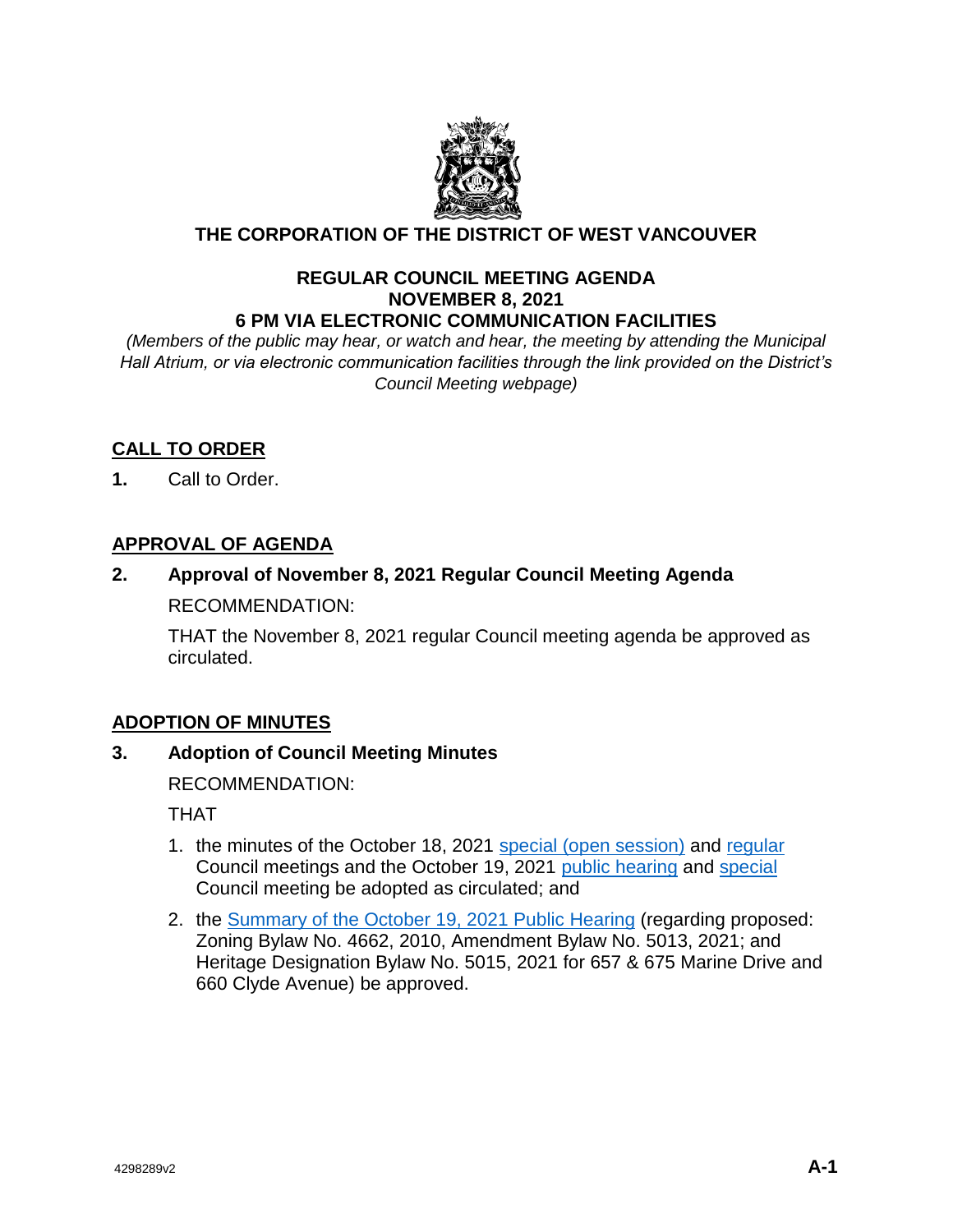## **PRESENTATIONS**

**4. Living Wage for Families BC** (File: 1360-10)

*Presentation to be provided.*

RECOMMENDATION:

THAT the presentation regarding Living Wage for Families BC be received for information with thanks.

# **REPORTS**

**5. [Council's Strategic Plan 2021-2022](https://westvancouver.ca/sites/default/files/dwv/council-agendas/2021/nov/08/21nov08-5.pdf)** (File: 0010-03)

*Presentation to be provided.*

RECOMMENDATION:

THAT Council's Strategic Plan 2021-2022, as attached as Appendix A to the report dated October 27, 2021, be approved.

## **6. [Proposed Development Variance Permit 21-113 for 6409 Bay Street](https://westvancouver.ca/sites/default/files/dwv/council-agendas/2021/nov/08/21nov08-6-R1.pdf)  [\(Horseshoe Bay](https://westvancouver.ca/sites/default/files/dwv/council-agendas/2021/nov/08/21nov08-6-R1.pdf) Park)** (File: 1010-20-21-113)

*Presentation to be provided.*

At the September 27, 2021 regular meeting Council received the report dated September 10, 2021 regarding proposed Development Variance Permit 21-113 for 6409 Bay Street (Horseshoe Bay Park) and set the date for consideration for November 8, 2021.

Reports received up to and including October 27, 2021:

| REPORT TITLE                                                                               | REPORT DATED       | RECEIVED AT<br><b>COUNCIL MEETING</b> | #     |
|--------------------------------------------------------------------------------------------|--------------------|---------------------------------------|-------|
| <b>Proposed Development Variance</b><br>Permit for 6409 Bay Street<br>(Horseshoe Bay Park) | September 10, 2021 | September 27, 2021                    | $R-1$ |

Written Submissions received up to and including October 27, 2021:

| <b>SUBMISSION AUTHOR</b> | <b>SUBMISSION DATE</b> |  |
|--------------------------|------------------------|--|
| None to date.            |                        |  |

# **PRESENTATION BY APPLICANT**

# **CALL FOR PUBLIC INPUT**

RECOMMENDATION:

THAT all written and oral submissions regarding proposed Development Variance Permit 21-113 for 6409 Bay Street (Horseshoe Bay Park) up to and including the Council meeting held on November 8, 2021 be received for information.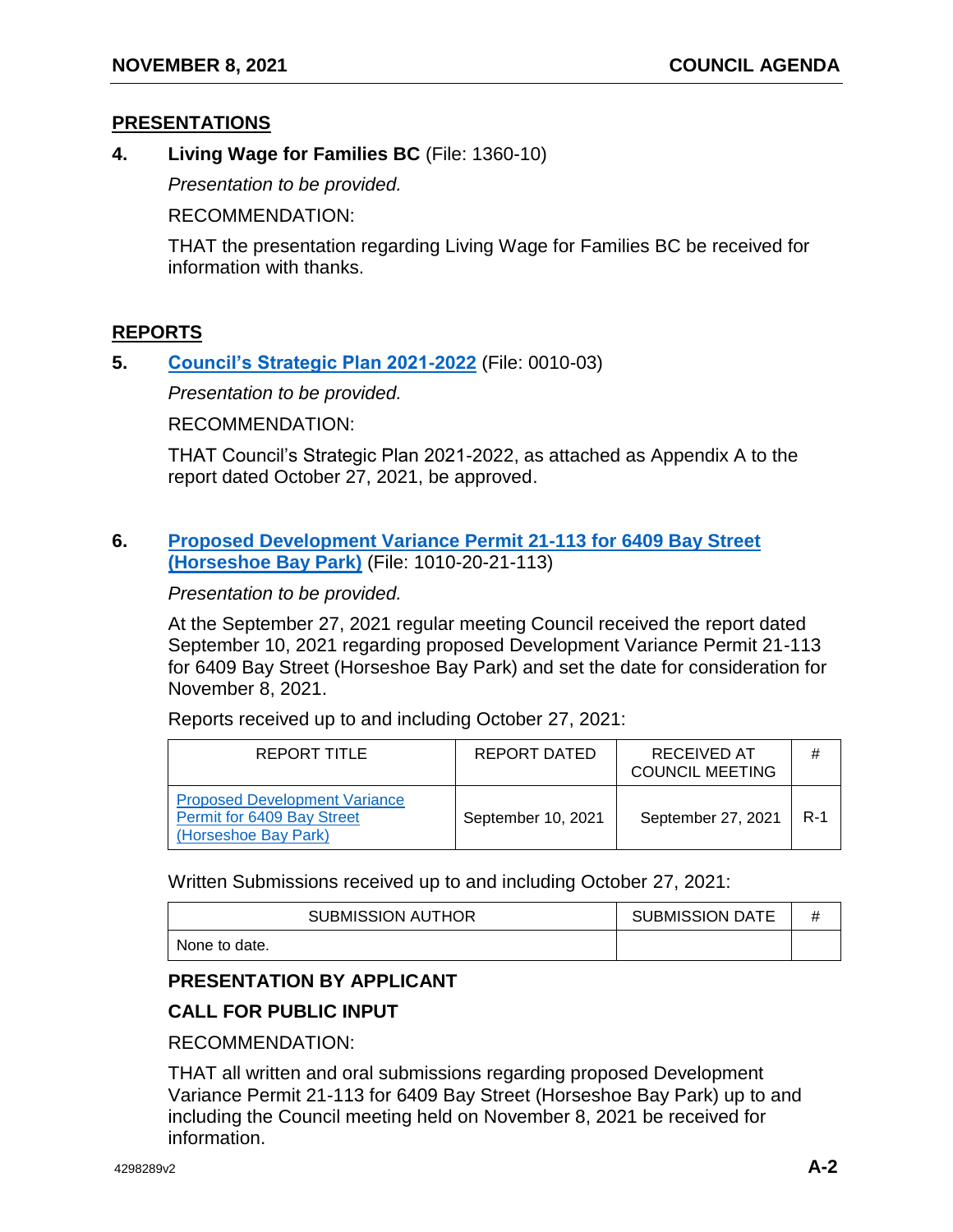*(A) If Council wishes a further staff report:*

RECOMMENDATION:

THAT staff report back to Council regarding submissions received at the November 8, 2021 Council meeting to allow Council to make a determination on proposed Development Variance Permit 21-113 for 6409 Bay Street (Horseshoe Bay Park).

*OR*

*(B) If Council wishes to approve the proposed development variance permit:*

RECOMMENDATION:

THAT proposed Development Variance Permit 21-113 for 6409 Bay Street (Horseshoe Bay Park), which would allow for the construction of a replacement public washroom building in Horseshoe Bay Park with a reduced front setback, be approved.

## **7. [Horseshoe Bay Neighbourhood Zones](https://westvancouver.ca/sites/default/files/dwv/council-agendas/2021/nov/08/21nov08-7.pdf)** (File: 1610-20-5155/5156)

*Bylaws are passed by a simple majority affirmative vote unless otherwise noted.*

*Presentation to be provided.*

RECOMMENDATION:

THAT proposed "Zoning Bylaw No. 4662, 2010, Amendment Bylaw No. 5155, 2021" be read a first time.

## RECOMMENDATION:

THAT proposed "Development Procedures Bylaw No. 4940, 2017, Amendment Bylaw No. 5156, 2021" be read a first, second, and third time.

## RECOMMENDATION:

THAT proposed "Zoning Bylaw No. 4662, 2010, Amendment Bylaw No. 5155, 2021" be presented at a public hearing scheduled for December 7, 2021 at 6 p.m. at West Vancouver Municipal Hall via electronic communication facilities, and that notice be given of the scheduled public hearing.

## **8. [Proposed Zoning Amendment Bylaw for 1050 Esplanade Avenue](https://westvancouver.ca/sites/default/files/dwv/council-agendas/2021/nov/08/21nov08-8.pdf)** (File: 1610-20-5160)

*Presentation to be provided.*

RECOMMENDATION:

THAT proposed "Zoning Bylaw No. 4662, 2010, Amendment Bylaw No. 5160, 2021" be read a first time.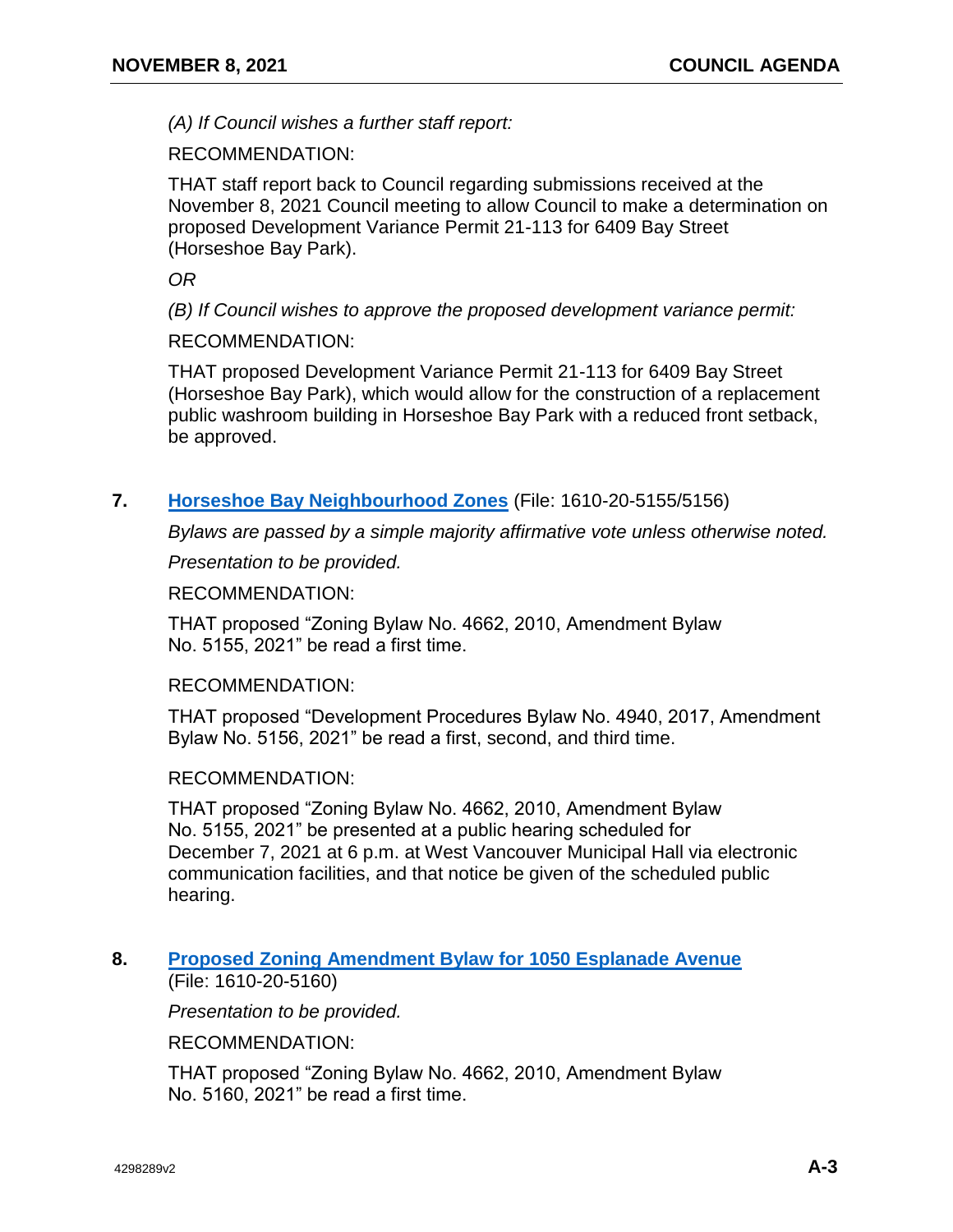## RECOMMENDATION:

THAT proposed "Zoning Bylaw No. 4662, 2010, Amendment Bylaw No. 5160, 2021" be presented at a public hearing scheduled for December 7, 2021 at 6 p.m. at West Vancouver Municipal Hall via electronic communication facilities, and that statutory notice be given of the scheduled public hearing.

## **9. [Comments on Draft Metro 2050 Regional Growth Strategy](https://westvancouver.ca/sites/default/files/dwv/council-agendas/2021/nov/08/21nov08-9.pdf)** (File: 2515-01)

*Presentation to be provided.*

RECOMMENDATION:

THAT

- 1. the report dated October 21, 2021 titled Comments on Draft Metro 2050 Regional Growth Strategy be received for information; and
- 2. staff be directed to submit the letter of comments (attached as Appendix A to this report) on the Draft Metro 2050 Regional Growth Strategy to Metro Vancouver.

# **BYLAWS**

*Bylaws are passed by a simple majority affirmative vote unless otherwise noted.* 

**10. [Proposed Fees and Charges Bylaw No. 5025, 2019, Amendment Bylaw](https://westvancouver.ca/sites/default/files/dwv/council-agendas/2021/nov/08/21nov08-10.pdf) No. 5158, 2021 [\(Temporary Outdoor Patios\)](https://westvancouver.ca/sites/default/files/dwv/council-agendas/2021/nov/08/21nov08-10.pdf)** (File: 1610-20-5158)

*The proposed bylaw received first, second, and third reading at the October 18, 2021 Council meeting.*

RECOMMENDATION:

THAT proposed "Fees and Charges Bylaw No. 5025, 2019, Amendment Bylaw No. 5158, 2021" be adopted.

## **11. [Proposed Five-Year Financial Plan Bylaw No. 5111, 2021, Amendment](https://westvancouver.ca/sites/default/files/dwv/council-agendas/2021/nov/08/21nov08-11.pdf)  [Bylaw No. 5154, 2021](https://westvancouver.ca/sites/default/files/dwv/council-agendas/2021/nov/08/21nov08-11.pdf)** (File: 1610-20-5154)

*The proposed bylaw received first, second, and third reading at the October 18, 2021 Council meeting.*

RECOMMENDATION:

THAT proposed "Five-Year Financial Plan Bylaw No. 5111, 2021, Amendment Bylaw No. 5154, 2021" be adopted.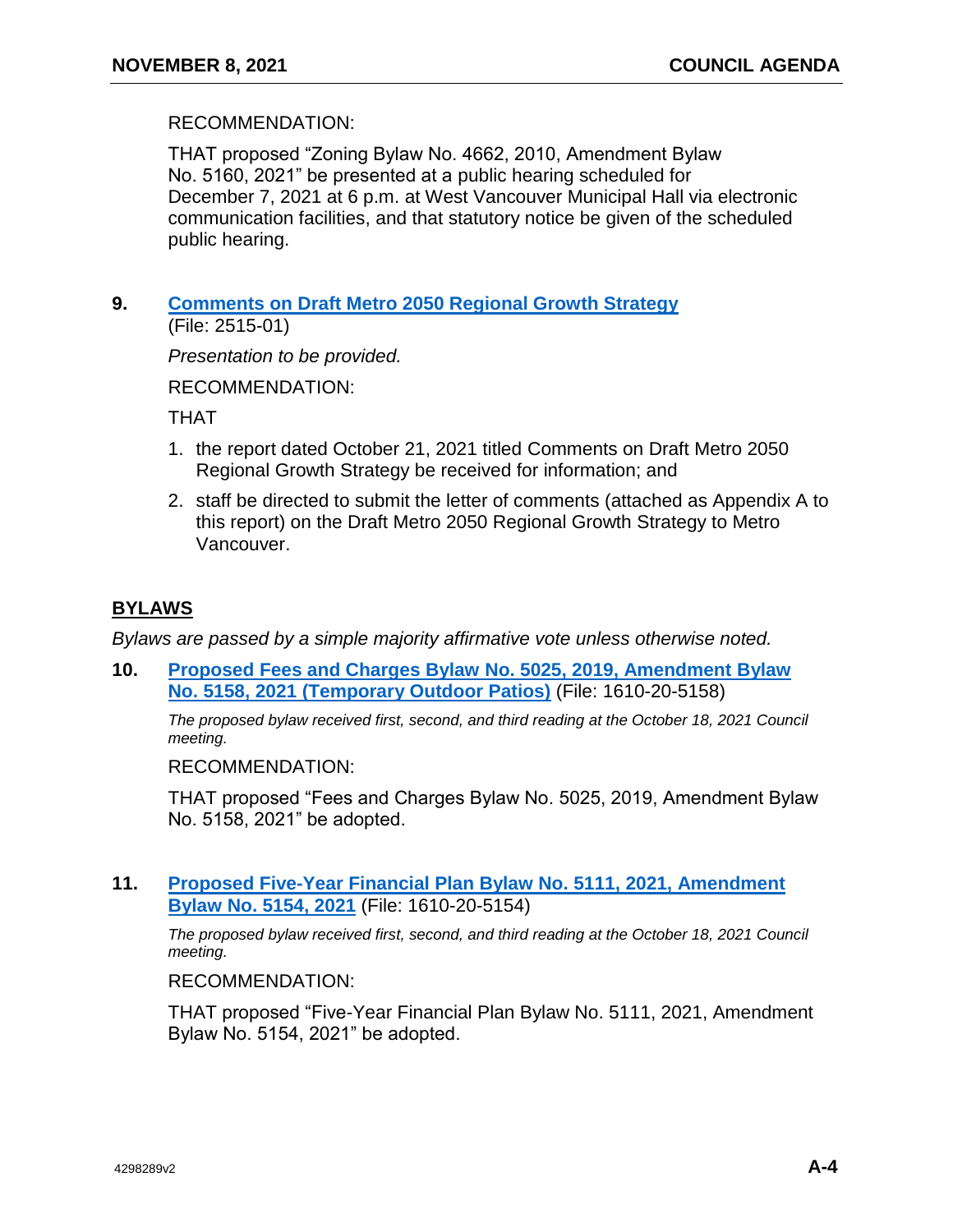## **12. [Proposed Road Closure and Removal of Highway Dedication Bylaw](https://westvancouver.ca/sites/default/files/dwv/council-agendas/2021/nov/08/21nov08-12.pdf)  [No. 5107, 2021 \(Shamrock Place and 25th Street\)](https://westvancouver.ca/sites/default/files/dwv/council-agendas/2021/nov/08/21nov08-12.pdf)** (File: 1610-20-5107)

*The proposed bylaw received first reading at the April 12, 2021 Council meeting, and received second and third reading at the October 4, 2021 Council meeting.*

*As the proposed bylaw was approved by the Ministry of Transportation and Infrastructure on September 7, 2021, it may be considered for adoption.*

#### RECOMMENDATION:

THAT proposed "Road Closure and Removal of Highway Dedication Bylaw No. 5107, 2021" be adopted.

## **NEW BUSINESS**

*If new business items are added to the agenda at the time of agenda approval, the new items will be added to this section.*

**13.** No items.

# **CONSENT AGENDA ITEMS**

*Items listed in the Consent Agenda are considered for approval in one motion, unless a member of Council wishes to debate an item and requests that it be excluded. If an item is excluded from the Consent Agenda it will be considered as an agenda item. The rule of order establishing a Consent Agenda provides that consent agenda items may be considered in total and without debate or amendment.*

#### **14. Consent Agenda Items**

*The following Consent Agenda items may be considered for approval in one motion, or considered separately, or items may be excluded for debate.*

#### RECOMMENDATION:

THAT the Consent Agenda items as follows be approved:

- Item 14.1 regarding Proposed Fees and Charges Bylaw No. 5136, 2021;
- Item 14.2 regarding Proposed: Bylaw Repeal Bylaw No. 5147, 2021 (to repeal Local Service Tax Bylaw No. 4844, 2015); and Local Area Service Policy 0139;
- Item 14.3 regarding Housekeeping Amendment to Tree Bylaw No. 4892, 2016;
- Item 14.4 regarding Proposed Amendment to 2021 Council Meeting Schedule; and
- Item 14.5 regarding Delegation Request.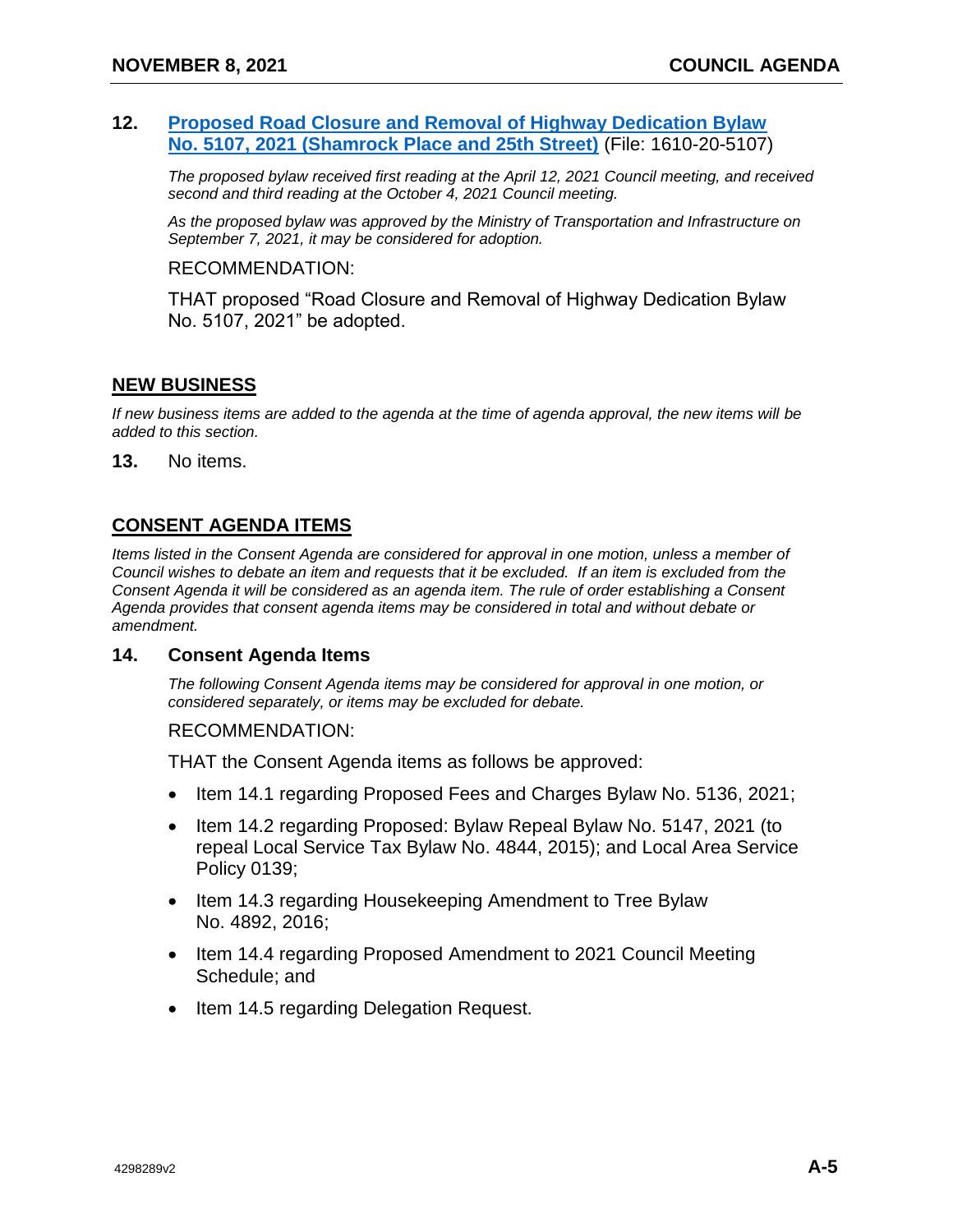**14.1. [Proposed Fees and Charges Bylaw No. 5136, 2021](https://westvancouver.ca/sites/default/files/dwv/council-agendas/2021/nov/08/21nov08-14.1.pdf)** (File: 1610-20-5136)

*Bylaws are passed by a simple majority affirmative vote unless otherwise noted.* 

RECOMMENDATION:

THAT proposed "Fees and Charges Bylaw No. 5136, 2021" be read a first, second, and third time.

## **14.2. [Proposed: Bylaw Repeal Bylaw No. 5147, 2021 \(to repeal Local Service Tax](https://westvancouver.ca/sites/default/files/dwv/council-agendas/2021/nov/08/21nov08-14.2.pdf)  [Bylaw No. 4844, 2015\); and Local Area Service Policy 0139](https://westvancouver.ca/sites/default/files/dwv/council-agendas/2021/nov/08/21nov08-14.2.pdf)** (File: 1610-20-5147 / 0282-20-0139)

RECOMMENDATION:

THAT

- 1. proposed "Bylaw Repeal Bylaw No. 5147, 2021" (to repeal Local Service Tax Bylaw No. 4844, 2015) be read a first, second, and third time; and
- 2. proposed "Local Area Service Policy 0139" be approved.

## **14.3. [Housekeeping Amendment to Tree Bylaw No. 4892, 2016](https://westvancouver.ca/sites/default/files/dwv/council-agendas/2021/nov/08/21nov08-14.3.pdf)** (File: 1610-20-5162)

RECOMMENDATION:

THAT proposed "Tree Bylaw No. 4892, 2016, Amendment Bylaw No. 5162, 2021" be read a first, second, and third time.

# **14.4. Proposed Amendment to 2021 Council Meeting Schedule** (File: 0120-01)

RECOMMENDATION:

THAT

- 1. the November 22, 2021 regular Council meeting be held via electronic communication facilities only;
- 2. the Municipal Hall Atrium be designated as the location where the public may attend to hear, or watch and hear, the November 22, 2021 regular Council meeting proceedings; and
- 3. a designated municipal officer, or that person's deputy, be in attendance at the Municipal Hall Atrium for the November 22, 2021 regular Council meeting.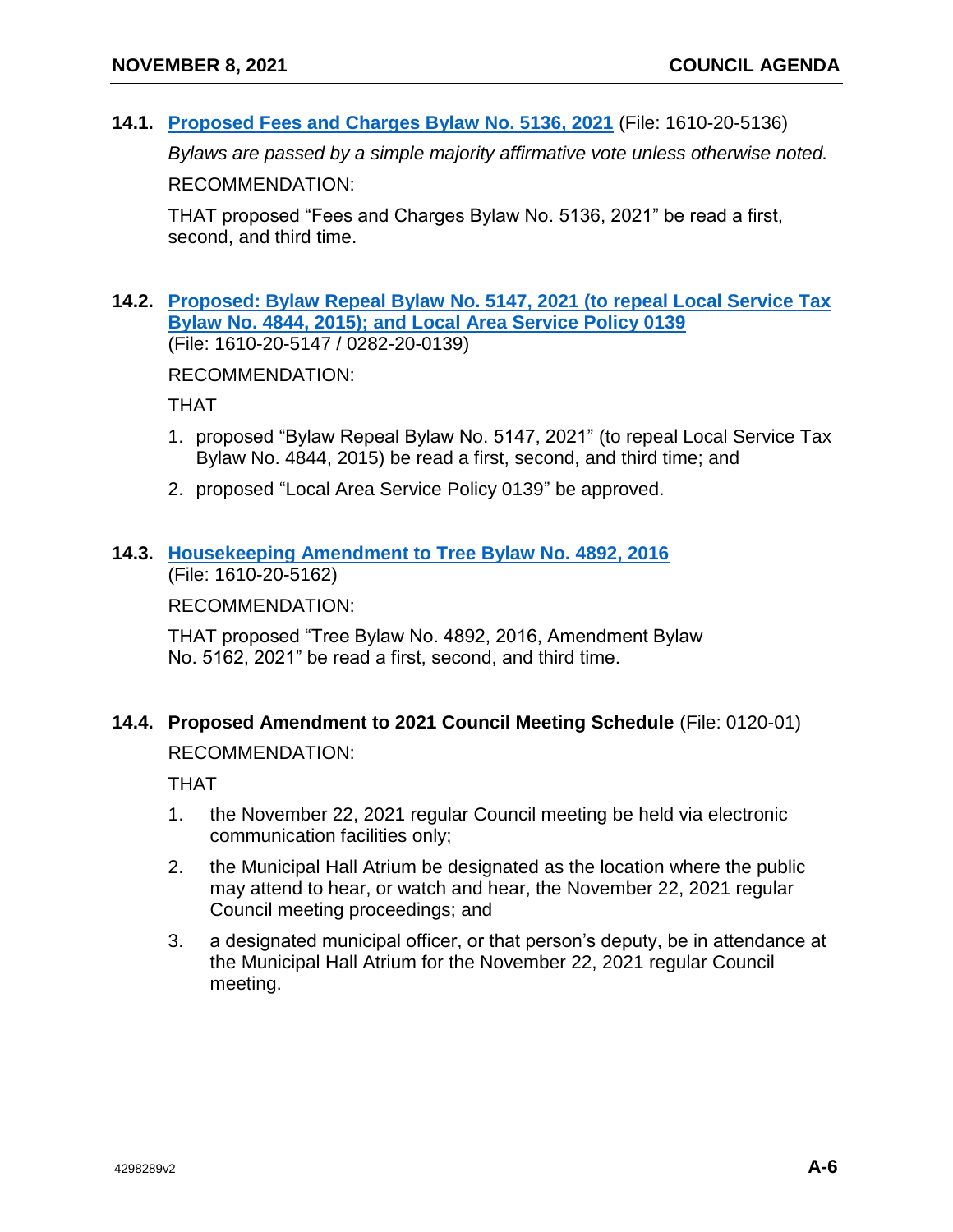# **14.5. [Delegation Request](https://westvancouver.ca/sites/default/files/dwv/council-agendas/2021/nov/08/21nov08-14.5.pdf)** (File: 0120-30)

*Any person, persons, or organization wishing to appear as a delegation before Council shall submit a written delegation request to the Mayor and Council for consideration. The Mayor and Council may refuse to schedule a delegation on an agenda if the issue is not considered to fall within the jurisdiction of Council.*

*Council must not permit a delegation at a Council meeting to address: a bylaw in respect of which a public hearing has been held where the public hearing is required under an enactment as a prerequisite to the adoption of the bylaw; an issue which is before the courts or on which Council has authorized legal action; a request for funding; a purpose or subject that has no relation to an agenda item or is beyond the jurisdiction of Council; except as otherwise permitted by Council.*

#### RECOMMENDATION:

THAT the delegation request from the Community Energy Association, regarding Awarding the District of West Vancouver a Climate & Energy Action Award, be approved.

## **OTHER ITEMS / NOTICES OF MOTION**

## **15. [Notice of Motion regarding Fossil Fuel Non-Proliferation Treaty](https://westvancouver.ca/sites/default/files/dwv/council-agendas/2021/nov/08/21nov08-15.pdf)** (File: 0120-06)

Notice of Motion, as follows, is provided:

Take notice that at the November 22, 2021, regular Council meeting, Councillor Gambioli, with Councillor Soprovich as seconder, will move:

WHEREAS, the most recent Intergovernmental Panel on Climate Change (IPCC) report in 2021, Code Red for Humanity, confirmed that without radical reductions in carbon emissions this decade, temperature rises above 1.5 degrees Celsius would be inevitable and irreversible and the credible threat of unstoppable, selfaccelerating global heating;

AND WHEREAS, changes in the District of West Vancouver's climate are already being felt, such as the heat dome this past summer, a clear pattern of hotter/drier summers, increased exposure to wildfire smoke, and increased frequency and intensity of heavy rain which impacts our entire community;

AND WHEREAS, the District of West Vancouver declared a climate emergency, and is committed to a just energy transition to green infrastructure and commerce that will create jobs and rapidly decarbonize our economy;

AND WHEREAS, the District of West Vancouver recognizes that it is the urgent responsibility and moral obligation of wealthy fossil fuel producers to lead in putting an end to fossil fuel development and to manage the decline of existing production, including the Trans Mountain Pipeline expansion;

AND WHEREAS, a new global initiative is underway calling for a Fossil Fuel Non-proliferation Treaty that would end new fossil fuel exploration and expansion, phase out existing production in line with the global commitment to limit warming to 1.5°C, and accelerate equitable transition plans;

THEREFORE BE IT RESOLVED THAT the District of West Vancouver formally endorses the call for a Fossil Fuel Non-Proliferation Treaty; and